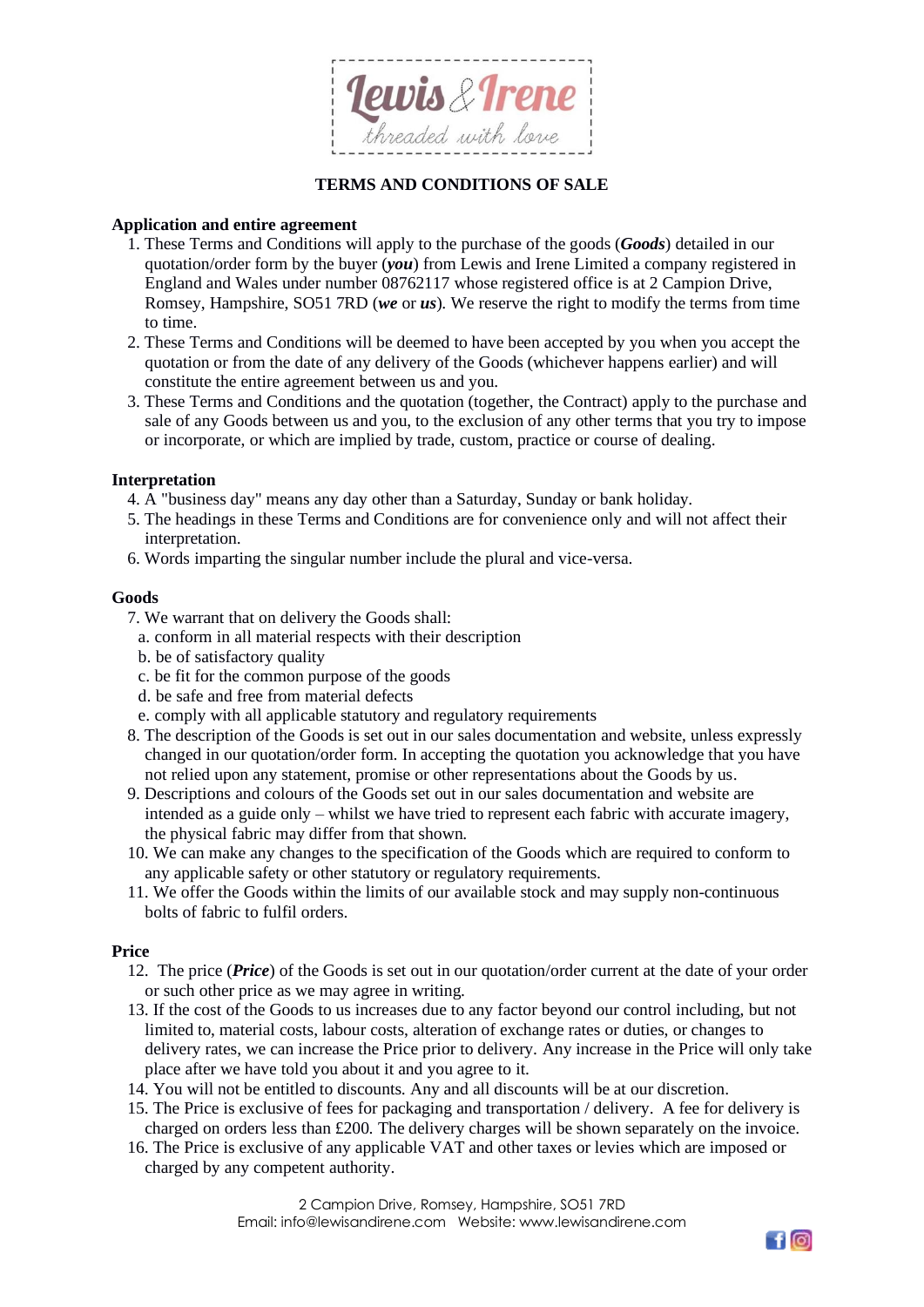

## **Cancellation and alteration**

- 17. Details of the Goods as described in the clause above (*Goods*) and set out in our sales documentation and website are subject to alteration without notice and are not a contractual offer to sell the Goods which is capable of acceptance.
- 18. Any quotation (including any non-standard price negotiated in accordance with the clause on Price (above) is valid for a period of 30 days only from the date shown in it unless expressly withdrawn by us at an earlier time.
- 19. You can cancel orders, in writing, providing you give less than 30 days' notice from your order date.

### **Payment**

- 20. We will invoice you for the Price either:
- a. on or at any time after delivery of the Goods; or
- b. where you wrongfully do not take delivery of the Goods, at any time we have tried to deliver them.
- 21. We will date all invoices as close to the anticipated delivery date as possible.
- 22. You must pay the Price within 30 days of the date of our invoice or otherwise according to any credit terms agreed between us.
- 23. If you do not pay within the period set out above, we will suspend any further deliveries to you and without limiting any of our other rights or remedies for statutory interest, we can charge you interest at the rate of 4% per annum above the base rate of the Bank of England from time to time on the amount outstanding until you pay in full.
- 24. If we have to instruct a credit management company to secure payment of unpaid invoices, we will make a charge of £50 to cover the administration costs. You will also incur further interest and court fees as applicable
- 25. All payments must be made in British Pounds unless otherwise agreed in writing between us.
- 26. Both parties must pay all amounts due under these Terms and Conditions in full without any deduction or withholding except as required by law and neither party is entitled to assert any credit, set-off or counterclaim against the other in order to justify withholding payment of any such amount in whole or in part.

### **Delivery**

- 27. We will take reasonable steps to meet the delivery date set out on the quotation/order form or as otherwise agreed between us in writing.
- 28. We will arrange for the delivery of the Goods to the address specified in the quotation/your order form or to another location we agree.
- 29. Subject to the specific terms of any special delivery service, delivery can take place at any time of the day and must be accepted at any time between 8 am to 8 pm.
- 30. If you do not take delivery of the Goods we may, at our discretion and without prejudice to any other rights:
	- a. store or arrange for the storage of the Goods and will charge you for all associated costs and expenses including, but not limited to, transportation, storage and insurance; and / or
	- b. make arrangements for the redelivery of the Goods and will charge you for the costs of such redelivery; and/or
	- c. after 10 business days, resell or otherwise dispose of part or all of the Goods and charge you for any shortfall below the price of the Goods.
- 31. If redelivery is not possible as set out above, you must collect the Goods from our premises or another location and you will be notified of this. We can charge you for all associated costs including, but not limited to, storage and insurance.
- 32. Any dates quoted for delivery are approximate only, and the time of delivery is not of the

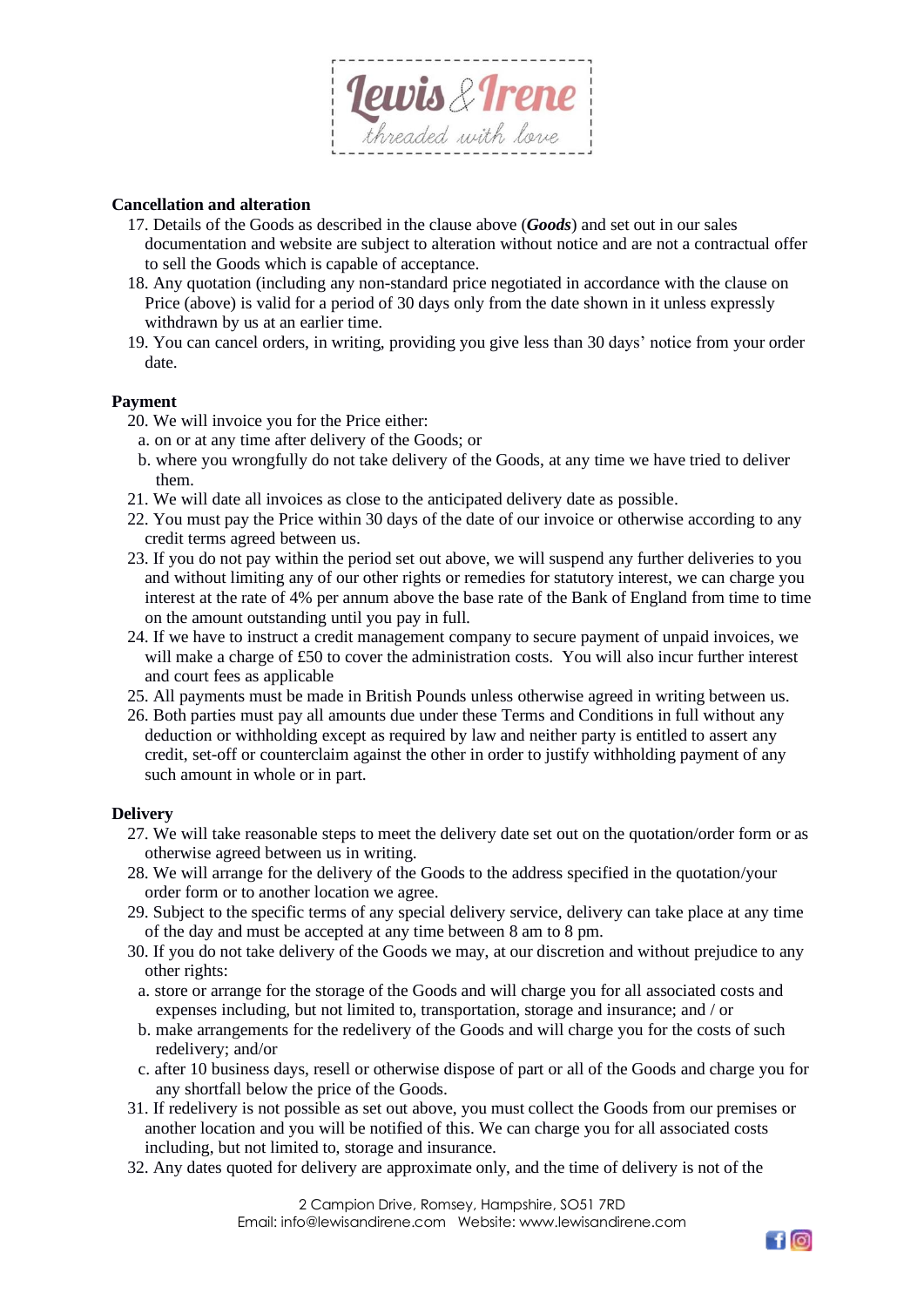

essence. We will not be liable for any delay in delivery of the Goods that is caused by a circumstance beyond our control or your failure to provide us with adequate delivery instructions or any other instructions that are relevant to the supply of the Goods.

33. We can deliver the Goods by instalments, which will be invoiced and paid for separately. Each instalment is a separate contract. Any delay in delivery or defect in an instalment will not entitle you to cancel any other instalment.

## **Inspection and acceptance of Goods**

- 34. You must inspect the Goods on delivery or collection.
- 35. If you identify any damages or shortages, you must inform us in writing within 14 days of delivery, providing details.
- 36. Other than by agreement, we will only accept returned Goods if we are satisfied that those Goods are defective and if required, have carried out an inspection.
- 37. Subject to your compliance with this clause and/or our agreement, you may return the defective Goods and we will, as appropriate, replace, or refund the Goods or part of them.
- 38. We will be under no liability or further obligation in relation to the Goods if:
	- a. you fail to provide notice as set above; and/or
	- b. you make any further use of such Goods after giving notice under the clause above relating to damages and shortages; and/or
	- c. the defect arises because you did not follow our oral or written instructions about the use and maintenance of the Goods; and/or
	- d. the defect arises from normal wear and tear of the Goods; and/or
	- e. the defect arises from misuse or alteration of the Goods, negligence, wilful damage or any other act by you, your employees or agents or any third parties.
- 39. You bear the risk and cost of returning the Goods.
- 40. Acceptance of the Goods will be deemed to be upon inspection of them by you and in any event within 14 days after delivery.

### **Risk and title**

- 41. The risk of loss and damage of Goods will pass to you on completion of delivery.
- 42. Title/ownership to the Goods will not pass to you until we have received payment in full (in cash or cleared funds) for the Goods, including any delivery charges, that we have supplied to you in respect of which payment has become due.
- 43. Until title to the Goods has passed to you, you must (a) hold the Goods on a fiduciary basis as our Bailee; and/or (b) keep the Goods in satisfactory condition and keep them insured against all risks for their full price from the date of delivery.
- 44. As long as the Goods have not been resold, or irreversibly incorporated into another product, and without limiting any other right or remedy we may have, we can at any time ask you to deliver up the Goods and, if you fail to do so promptly, enter any of your premises or of any third party where the Goods are stored in order to recover them.

### **Termination**

- 45. We can terminate the sale of Goods under the Contract where:
	- a. you commit a material breach of your obligations under these Terms and Conditions;
	- b. you are or become or, in our reasonable opinion, are about to become the subject of a bankruptcy order or take advantage of any other statutory provision for the relief of insolvent debtors;
	- c. you enter into a voluntary arrangement under Part 1 of the Insolvency Act 1986, or any other scheme or arrangement is made with your creditors; or
	- d. you convene any meeting of your creditors, enter into voluntary or compulsory liquidation, have a receiver, manager, administrator or administrative receiver appointed in respect of your

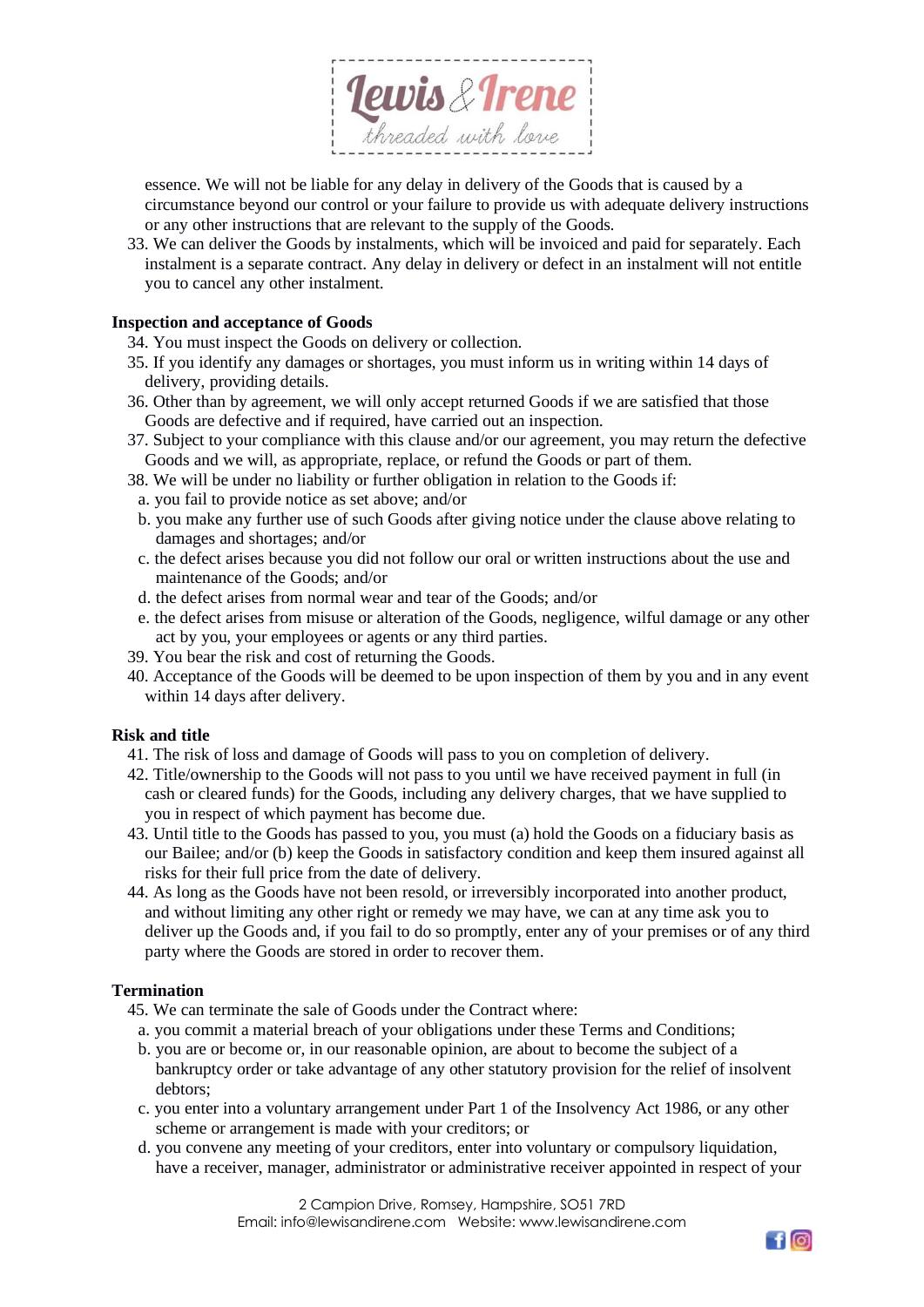

assets or undertakings or any part thereof, any documents are filed with the court for the appointment of an administrator, notice of intention to appoint an administrator is given by you or any of your directors or by a qualifying floating charge holder (as defined in para. 14 of Schedule B1 of the Insolvency Act 1986), a resolution is passed or petition presented to any court for the winding up of your affairs or for the granting of an administration order, or any proceedings are commenced relating to your insolvency or possible insolvency.

# **Limitation of liability**

- 46. Our liability under the Contract, and in breach of statutory duty, and in tort, misrepresentation or otherwise will be limited to this clause.
- 47. Subject to the clauses above on Inspection and Acceptance and Risk and Title, all warranties, conditions or other terms implied by statute or common law (save for those implied by Section 12 of the Sale of Goods Act 1979) are excluded to the fullest extent permitted by law.
- 48. If we do not deliver the Goods, our liability is limited, subject to the clause below, to the costs and expenses incurred by you in obtaining replacement goods of similar description and quality in the cheapest market available, less the price of the Goods.
- 49. Our total liability will not, in any circumstances, exceed the total amount of the Price payable by you.
- 50. We will not be liable (whether caused by our employees, agents or otherwise) in connection with the Goods, for:
	- a. any indirect, special or consequential loss, damage, costs, or expenses; and/or
	- b. any loss of profits; loss of anticipated profits; loss of business; loss of data; loss of reputation or goodwill; business interruption; or, other third party claims; and/or
	- c. any failure to perform any of our obligations if such delay or failure is due to any cause beyond our reasonable control; and/or
- d. any losses caused directly or indirectly by any failure or breach by you in relation to your obligations; and/or
- e. any loss relating to the choice of the Goods and how they will meet your purpose or the use by you of the Goods supplied.
- 51. The exclusions of liability contained within this clause will not exclude or limit our liability for death or personal injury caused by our negligence; or for any matter for which it would be illegal for us to exclude or limit our liability; and for fraud or fraudulent misrepresentation.

# **Communications**

- 52. All notices under these Terms and Conditions must be in writing and signed by, or on behalf of, the party giving notice (or a duly authorised officer of that party).
- 53. Notices will be deemed to have been duly given:
	- a. when delivered, if delivered by courier or other messenger (including registered mail) during the normal business hours of the recipient;
	- b. when sent, if transmitted by fax or email and a successful transmission report or return receipt is generated;
	- c. on the fifth business day following mailing, if mailed by national ordinary mail; or
	- d. on the tenth business day following mailing, if mailed by airmail.
- 54. All notices under these Terms and Conditions must be addressed to the most recent address, email address or fax number notified to the other party.

### **Data Protection**

55. We do not sell your personal data to third parties and treat it in strict accordance with applicable law and our privacy policy. The privacy policy is published on our website www.lewisandirene.com.